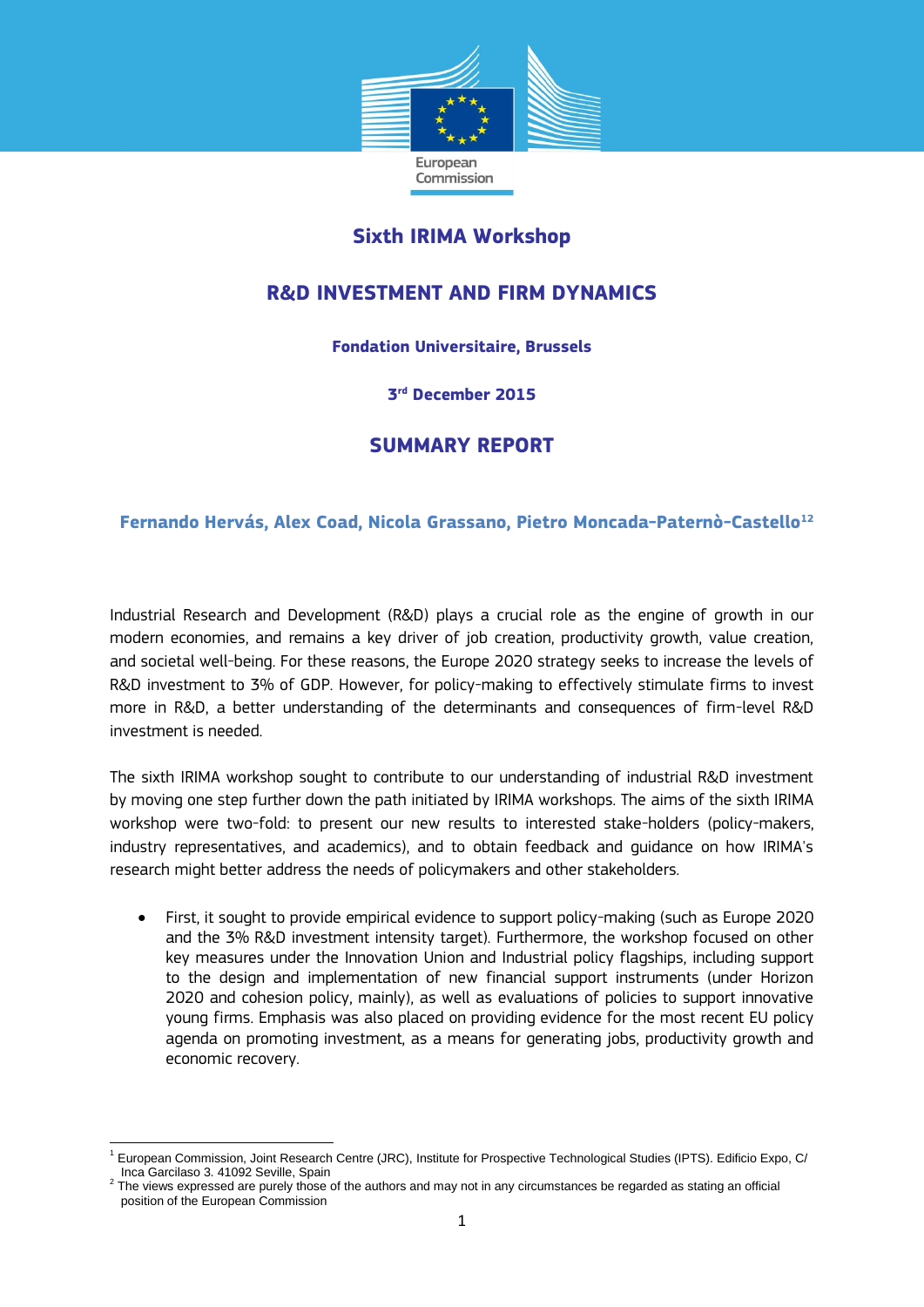Second, the workshop was an ideal platform for obtaining feed-back from policy-makers, industry representatives and experts about how the IRIMA analytical activities are best serving their needs (and could best serve it in future work).

The workshop took a multi-pronged approach to address several distinct yet complementary issues relating to industrial innovation that were arranged into three sessions. The first session, on the **dynamics of R&D investment**, presented an overview of the R&D investment activities of the world's largest innovative companies, by showcasing some of IRIMA's research on the EU Industrial R&D Investment Scoreboard ('Scoreboard') dataset. Scoreboard data remains one of the main data sources for the IRIMA project. The second session, on the **evaluation of R&D&I policies**, focused on providing evidence to policy-makers on how current support schemes for R&D and innovation by (young) innovative firms might be made more effective. The third session, on **stimulating (young) innovative firms**, sought to provide valuable evidence on how to support the leading innovators of tomorrow.

Each of the sessions therefore focused on a different facet of the challenge of bringing up a new generation of young leading innovative firms. A final panel discussion provided a fitting summary of the workshop, as well as guidance for IRIMA's future research efforts. All in all, the workshop shed light on the determinants of R&D investment and firm growth, and the evaluation of innovation policies to support growing innovative firms, as well as highlighting some opportunities for new analysis on the Scoreboard dataset, and pressing research priorities for IRIMA going forward.

# **SESSION 1. Dynamics of R&D investment: new evidence from the EU Industrial R&D Scoreboard**

**Marnix Surgeon** and **Fernando Hervás** set the context of the workshop with a brief overview of the economic and policy context in which IRIMA's research is situated. The introductory session then focused on presenting the 2015 version of the EU Industrial R&D Scoreboard dataset on the world's top R&D investors, 3 that together represent more than 90% of the R&D financed and implemented by the business sector worldwide. **Fernando Hervás** introduced the 2015 Scoreboard dataset, that had been the focus of IRIMA's 2015 Scoreboard report which had been released only days beforehand. This presentation provided some key statistics and indicators on the state of the world's R&D investments, and contained colourful infographics and charts to show how Europe struggles to catch up with the US; also documenting the rise of R&D investments by Chinese companies. The presentation outlined some ongoing research efforts aiming at a more detailed understanding of the processes of innovation by looking for example at inventor locations (using patent information) and at the dynamics of most promising R&D investing companies with headquarters in Europe. **Pietro Moncada-Paternò-Castello** followed through with some evidence on how specific countries have performed in terms of R&D investments, and also investigating the changing age composition of firms in different world regions. Among the main findings were that European R&D leaders are often older

<sup>1</sup>  $3$  Annual reports and datasets of the EU Industrial R&D Investment Scoreboard are available at: <http://iri.jrc.ec.europa.eu/scoreboard.html>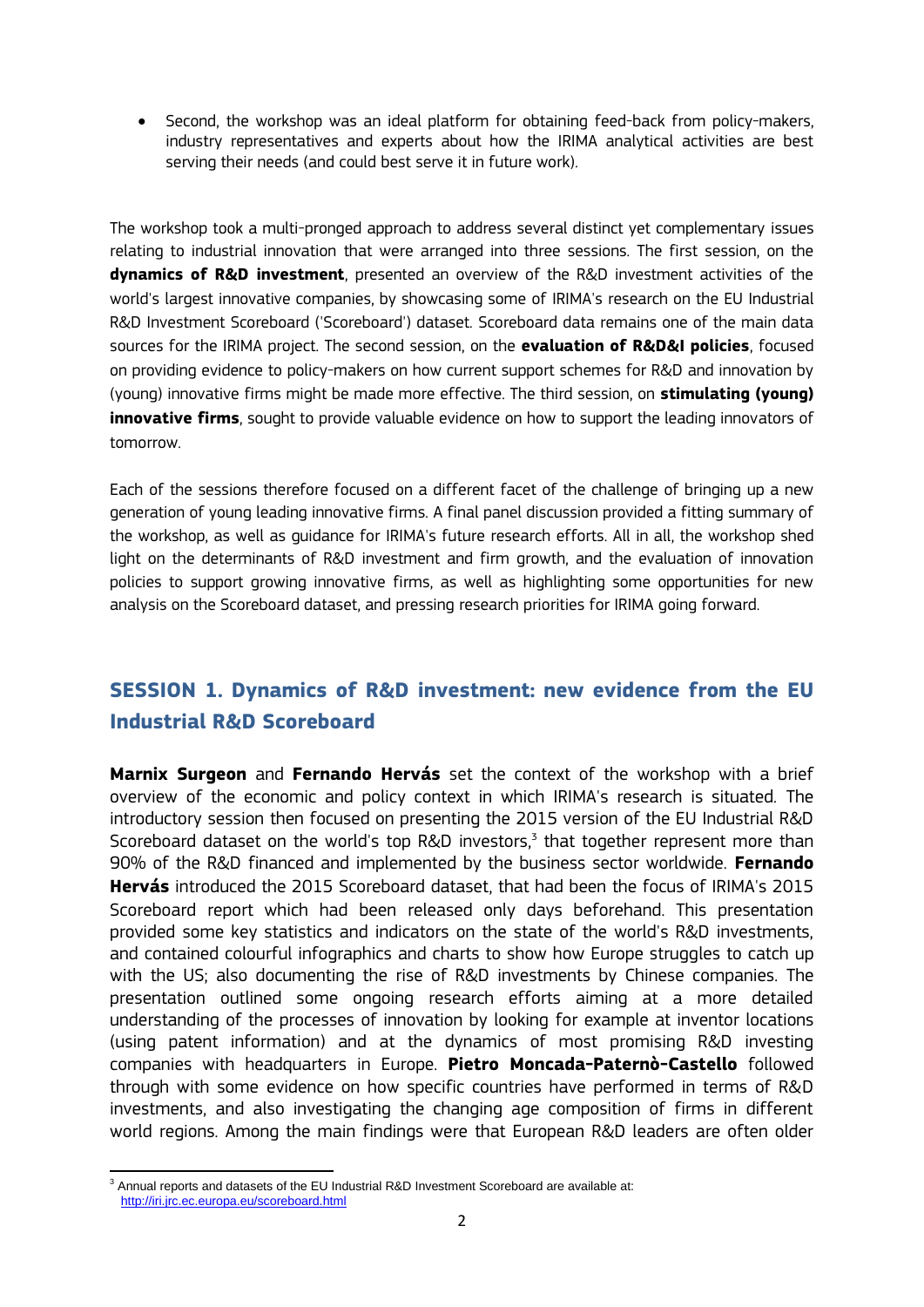than their US counterparts, although this can partly be explained in terms of differences in sectoral affiliation. The presentation by **Nicola Grassano** sought to untangle the complex nexus between firm growth and R&D investment by applying recent developments in econometrics – namely a data-driven Structural Vector Autoregression model. More specifically, this technique analysed the causal relations between five key firm-level variables (growth rates of sales, employment, operating profits, capital expenditures and R&D). Sales growth was observed to kick-start the growth process, having large positive effects on all other variables, closely followed by capital expenditures. R&D growth has a positive influence on employment growth (confirming some of IRIMA's earlier findings).<sup>4</sup> Profits growth appears to be an outcome (rather than a driver) of the growth process. **Matthias Deschryvere** shed further light on the dynamics of firms' R&D investment decisions by investigating the phenomena of persistence and convergence in R&D investment patterns. In contrast to some theoretical predictions on the topic, firms did not appear to converge to the industry's average R&D/sales ratio over time. Instead, heterogeneity was observed between firms in the same sector, suggesting that policies that are fixed at the sector level might be rather blunt in addressing the needs of particular firms.

The session ended with a panel discussion, which included some alternative interpretations of the data, as well as practical suggestions for making progress with the statistical investigations.

### **Session 2. Evaluation of R&D&I policies**

This session addressed how policy efforts to support innovative activity in firms could be evaluated and potentially made more effective. **Pierre Mohnen** provided some brand new evidence from an evaluation of the Dutch 'Innovation box' policy, which was the follow-up to the 'Patent box' scheme that had previously been analysed by IRIMA research.<sup>5</sup> Instead of providing tax incentives for patents, 'Innovation box' has now generalized the scheme to include tax incentives for innovation that emerges from R&D investments. Despite the restructuring of Dutch efforts to support firm-level innovation, the amount of additional R&D stimulated by the scheme remains at a (perhaps disappointingly) low level, although the author pointed to other possible effects, occurring through spillover effects. **Daniel Halvarsson** presented similar research, this time relating to the Swedish experience. More specifically, he evaluated the Vinn Nu and the Forska & Väx grant schemes. Although previous evaluations (largely based on the satisfaction reported by recipients) had suggested that these schemes had been successful, nevertheless the application of advanced 'coarse-grained' matching techniques made it difficult to detect any significant benefits between the recipients and a closely-comparable control group (where performance outcomes are measured in terms of (skilled) employment, value-added and

 $\overline{a}$ <sup>4</sup> Ciriaci, D., Moncada-Paternò-Castello, P., Voigt, P. (2016) "Innovation and job creation: a sustainable relation?" Eurasian Business Review 6(1). DOI: 10.1007/s40821-015-0031-3. Available a[t http://link.springer.com/article/10.1007/s40821-015-](http://link.springer.com/article/10.1007/s40821-015-0031-3) [0031-3](http://link.springer.com/article/10.1007/s40821-015-0031-3)

<sup>5</sup> Alstadsæter A., Barrios S., Nicodeme G., Skonieczna A. M., Vezzani A., 2015. Patent Boxes Design, Patents Location and Local R&D. IPTS Working Papers on Corporate R&D and Innovation – No 6/2015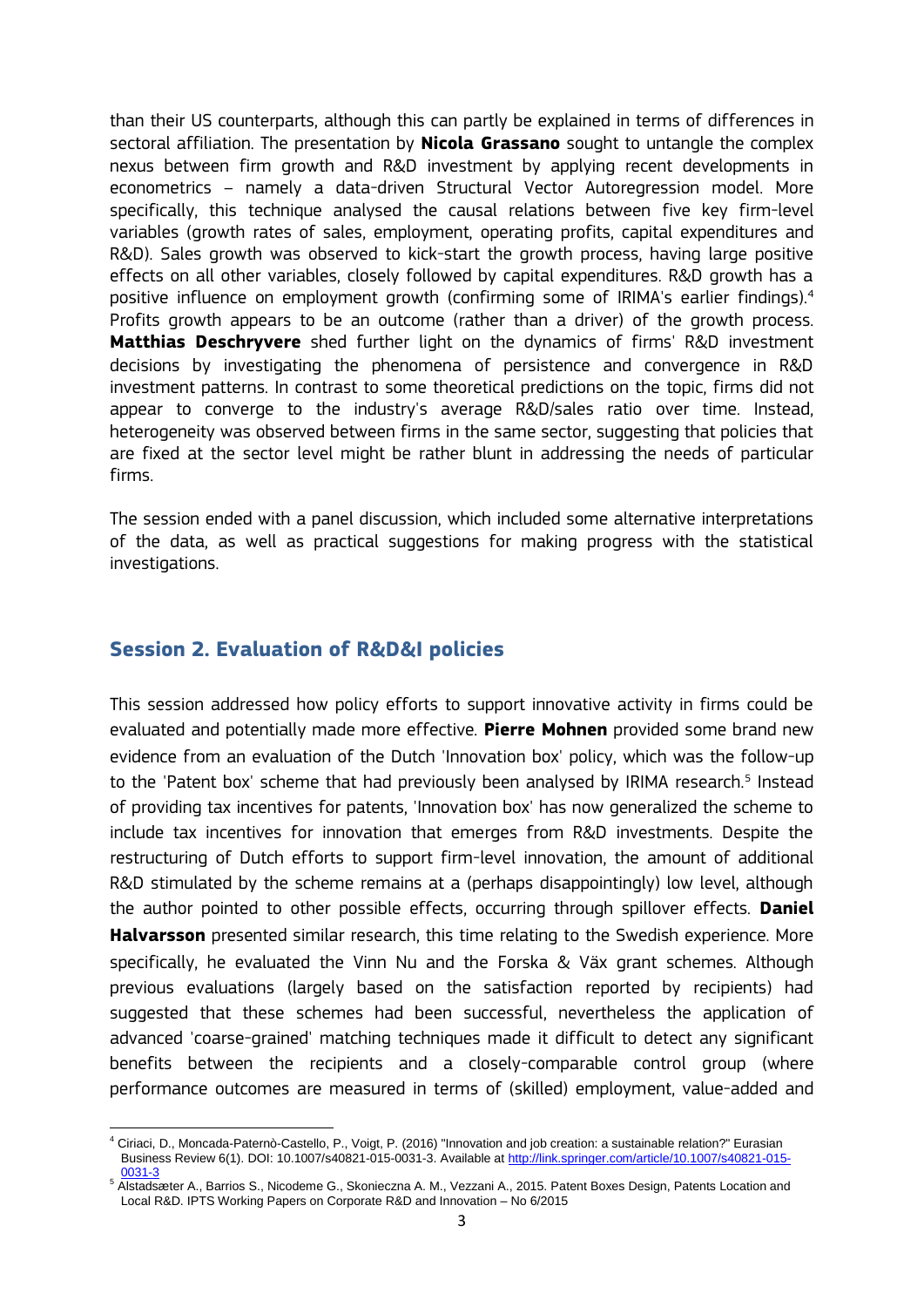sales growth). **Daniel Neicu** led the discussion of these papers, which touched on issues such as the wider societal (non-pecuniary) benefits of innovation support schemes, and possible beggar-thy-neighbour consequences between rival countries (e.g. the tax competition accusation that is often brought against the 'Patent box' policy).

## **Session 3. Stimulating (young) innovative firms**

The third and final session continued with the theme of R&D and firm performance from European datasets. New evidence was put on the table to prepare the discussion for how Europe can establish itself as a global innovation leader. Indeed, for Europe to have a thriving high-tech industry (with a larger number of 'yollies' – young leading innovators), what is required is not only innovation by incumbents, but also the entry of high-tech startups, and the (rapid) growth of new entrants. Indeed, the European Commission is showing increasing interest in the framework conditions and support schemes needed to encourage high-growth firms.

**Werner Hölzl** opened the session by providing an overview of the characteristics and behaviour of high-growth firms by presenting his chapter from the up-coming Science, Research and Innovation Competitiveness Report 2016. **Max Rolfstam** took a demandside (rather than supply-side) perspective by exploring the role of public procurement for stimulating young innovative firms. **Alex Coad** presented evidence from the UK that fast growth is associated with higher death rates (above a certain point), which led to a discussion about whether high-growth firms might improve their overall economic contribution by 'putting the brakes on' and slowing down their fast pace (Matthias Deschryvere suggested that the emphasis on high-growth firms be replaced with a focus on 'nice-growth firms'). **Sven-Olov Daunfeldt** investigated the 'Schumpeterian' conjecture that high-growth firms are to be found in high-tech sectors, and, interestingly, observed that high-growth firms are actually *under*-represented in R&D-intensive sectors (although they are relatively frequent in knowledge-intensive business services). **Mercedes Teruel** closed the session by showing that the R&D investments undertaken by young firms are riskier than those undertaken by larger firms, which bolsters the need for providing support for these firms in the hour of need. This led to a discussion on whether innovation policy should be made conditional on firm age (i.e. aimed specifically towards younger innovative firms instead of their older counterparts), but the participants did not seem to reach a consensus (Ken Guy in particular voiced his skepticism).

A final round table brought the workshop to its conclusion, featuring **Ken Guy, Pierre Mohnen, Mark Nicklas, Agnieszka Skonieczna and Colin Wolfe**. The panellists began with a statement of their overall perspectives on the issues raised during the workshop, before engaging in a more interactive discussion with the floor. Main points that arose in relation to the current EU policy agenda included:

- The crucial importance of firm's investments in intangible assets and physical capital, as a means to modernise Europe's industrial base. This is a need across sectors and companies (large and small, old and young).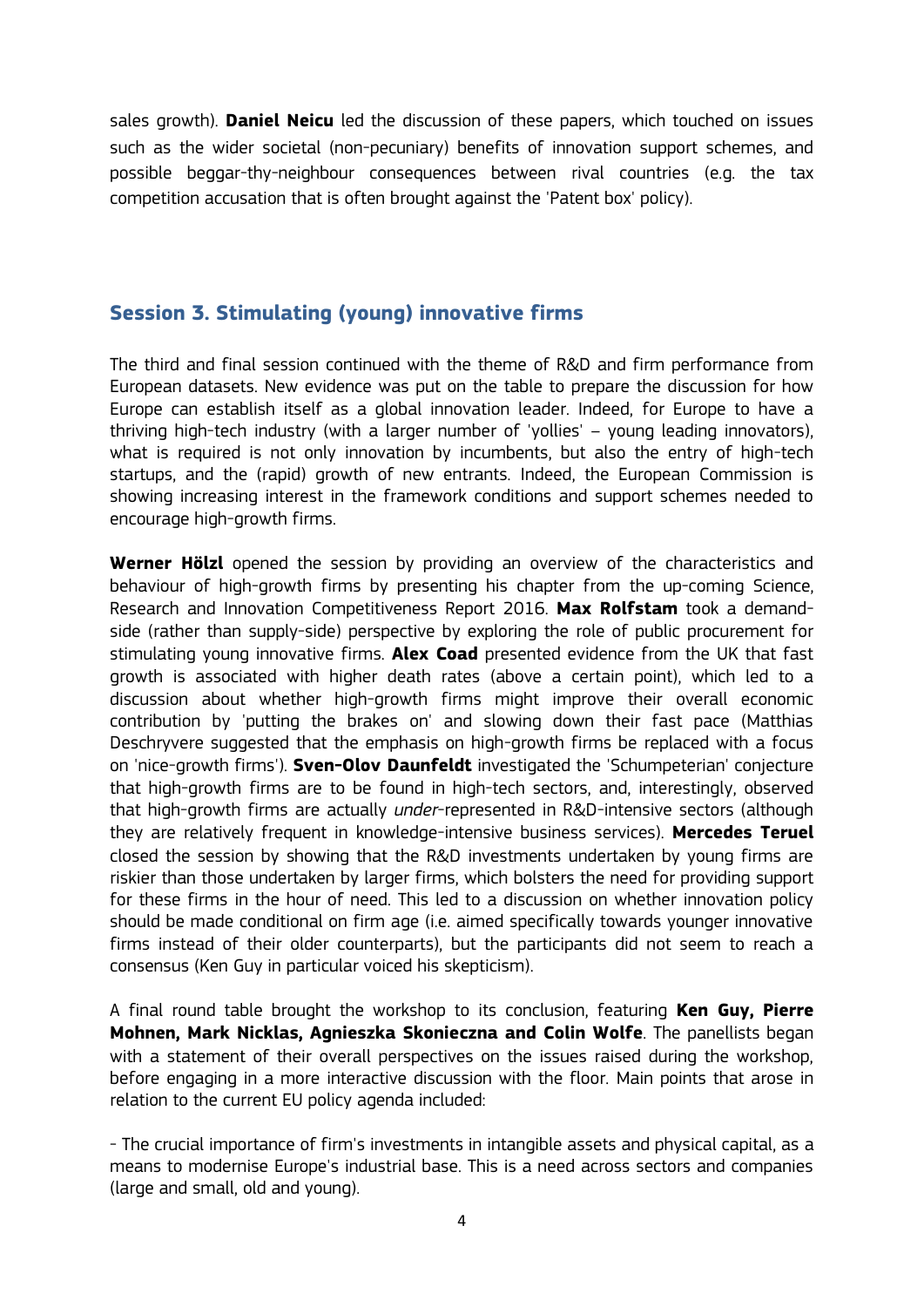- The need to focus on creating the right environment, including eliminating remaining barriers in the internal market, for the emergence and growth of innovative companies.

- The relevance of the renewed cohesion policy to support innovation investments and to serve as test-beds for new policies and instruments that take into account the systemic and inclusive nature of innovation. In order to be effective, such test-beds need to incorporate proper data and analytical support.

- Experimentation has also spread at Member State level, particularly in the area of tax based support instruments to innovation. Again, proper analysis and evaluation of new schemes is very important, particularly regarding its impact on young innovative firms.

- The dilemma of horizontal versus vertical/targeted innovation support instruments is far from solved. Targeting technologies might be one option, but there is always the danger of picking the wrong ones or being blind to emerging ones. Regarding horizontal policies, demand-side support – e.g. through the use of public procurement – remains promising and still relatively unexploited.

- More research is needed to better understand the dynamics of place-based innovation ecosystems (e.g. clusters) and to relate such dynamics to broad societal challenges, such as environmental sustainability.

In his closing remarks, **Marnix Surgeon** confirmed that most of the topics and analytical needs raised along the workshop will be addressed by the next stage of the IRIMA project. The main underlying challenge is to get a better understanding of the main factors determining firm's innovation investments and analyse what role public intervention can play. This will require the use of novel and more sophisticated analytical tools (e.g. to better understand causal relations), and presentations at this workshop show very promising and interesting avenues to be pursued in the context of this project.

## **Conclusions**

Despite a few last-minute cancellations (e.g. from Bart Verspagen, Gabriele Pellegrino and Alex Tuebke) due to concerns about security in Brussels (late November – early December 2015), the workshop contained a large number of presentations, and (as observed in the closing remarks by Marnix Surgeon) the room remained full even though the workshop lasted for longer than usual. The cracks between the presentations and the pauses for coffee breaks provided a fertile soil for spontaneous discussions and lively exchanges. Among the many ideas that circulated, some of them were voiced repeatedly such that it is worth mentioning them more specifically:

• Instead of focusing narrowly on either large firms or small firms, research should be aware of the symbiotic relations between the two. More specifically, the need for an **ecosystems approach** was mentioned by several of the participants.